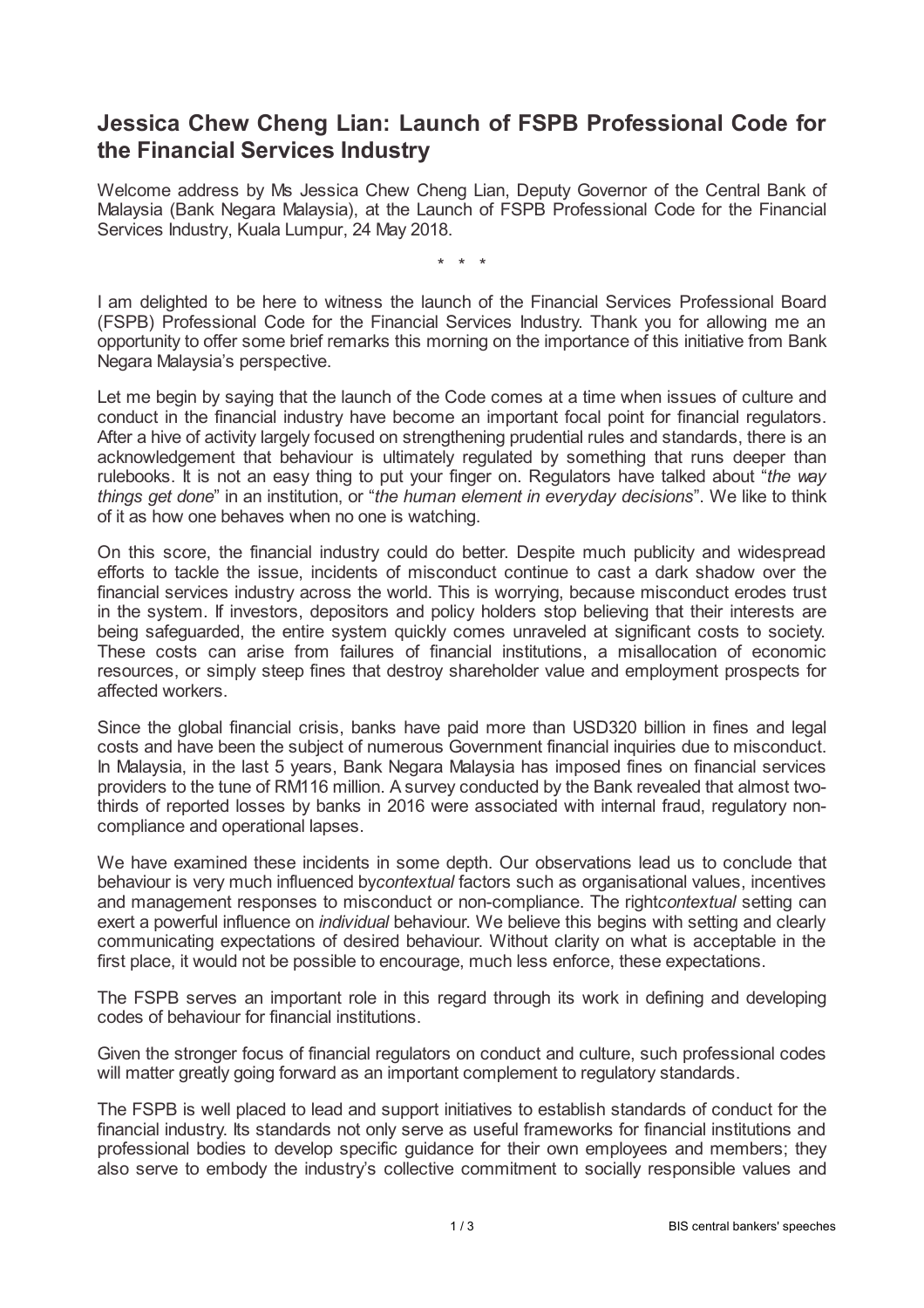ethics.

For example, I noted with interest that the Professional Code being launched today commits to dealing with counterparties, including suppliers and agents that "subscribe to sound ethical principles". Matters such as the environmental footprint or human rights record of third party providers are not typical obligations currently found in regulatory standards, yet, these are matters of great importance. They are a reflection of the values of the industry, and they matter to many conscientious consumers in this age of increasingly accessible information.

Given the central role of financial services in any economy, these are issues likely to move from the periphery to increasingly important business considerations. At the global level, we are already seeing greater attention given to sustainable and responsible finance. In many cases, it will require the industry to draw on experience beyond the traditional core competencies of most financial services providers. The industry, through FSBP, can demonstrate much needed business leadership in addressing broader ethical questions that will increasingly confront us as a society and as global citizens.

Apart from what ends up in written codes, there is also important value in simply having frank conversations about shared ethical challenges. In the United Kingdom, senior bankers got together to discuss ways to reform organisational culture following the widespread PPI misselling scandals, but some would consider this "too little too late". We need to bring such discussions *forward* and actively encourage a process that would allow the industry to get *in front of* emerging issues around professional conduct and ethics. These include examining issues like how institutions might go about gaining a pulse on culture at various levels within the organisation, and the effects of incentive structures on behaviour.

With the digital revolution, there will be an increasing need for the industry to come together to set standards for novel areas of practice. Already now there is much buzz about the use of artificial intelligence and big data in finance. This creates opportunities for innovation, efficiency and growth, but also new risks, challenges and – without a doubt – difficult ethical questions on lines that should be drawn to prevent unfair, systematic, discrimination against specific groups, (for instance as a result of algorithmic programs) the inappropriate use of personal data and excessive volatilities from high-frequency trading.

As the industry navigates these issues, a shared commitment to a common set of values has never been more critical to build trust – with customers, with employees, with other financial institutions, and with the public at large. There are compelling economic, not just social or moral, reasons to do so. It encourages healthy competition, more efficient and sustainable markets, and consistently high levels of performance over the long term.

The FSPB, however, cannot achieve this alone. Deliberate and sustained efforts by the industry will be needed to engage, to communicate, to educate and to internalise these shared values. By pooling inputs across the industry, richer worked examples can be developed to shed light on how ethical principles should apply in practice. The consequences of misconduct should also be clear and unambiguous to firmly entrench behavioural norms – both within individual financial institutions and at an industry level. As you are aware, moves in this direction are already being taken with the requirement financial institutions to capture and share information on employee misconduct to inform hiring decisions beginning from July this year.

The Bank on its part will continue to provide a credible deterrent against misconduct through enforcement actions. With the enactment of the Financial Services Act 2013, the Bank has not hesitated to use wider enforcement powers that include stiff administrative penalties provided under the Financial Services Act to bring institutions to book for serious conduct breaches, and barring individuals from holding senior roles in financial institutions. We will continue to pursue investigations and enforcement actions into serious conduct breaches to the full extent of powers provided under laws administered by the Bank. Beyond the limits of the Bank's powers, the Bank